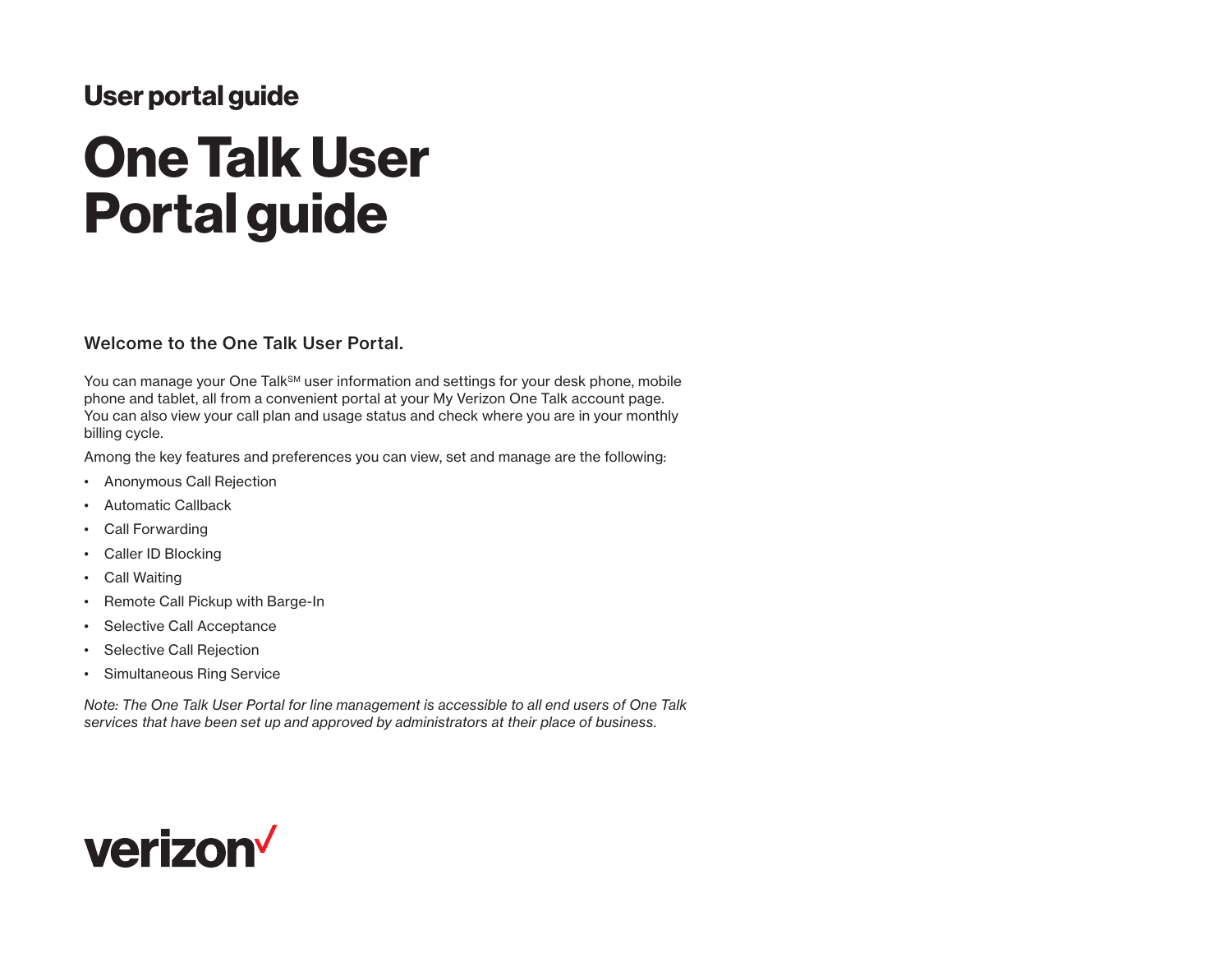# verizon<sup>V</sup>

# **Table of contents**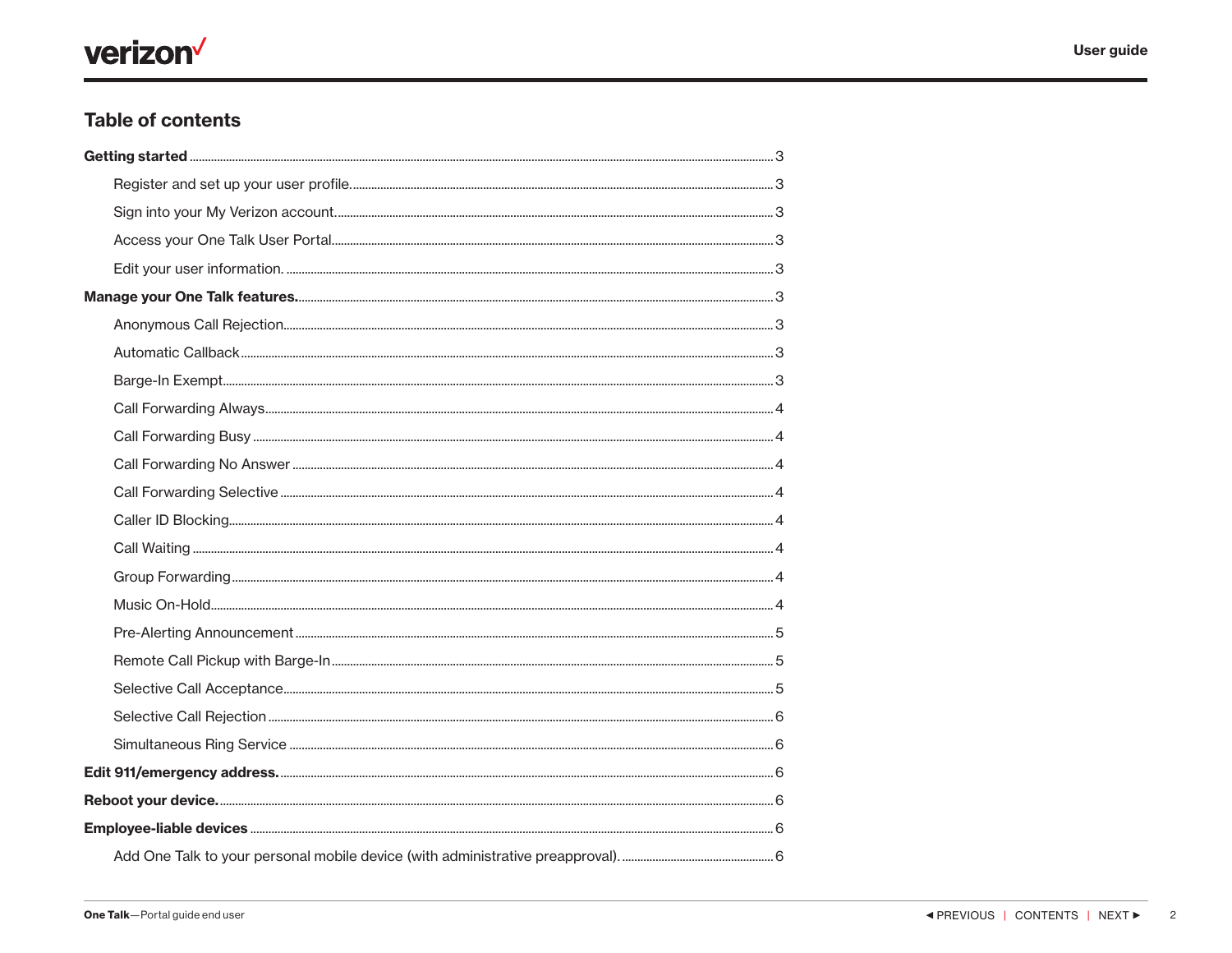<span id="page-2-0"></span>

## Getting started

#### Register and set up your user profile.

- 1. To access and manage your One Talk calling settings online for the first time, visit <https://www.verizonwireless.com/>
- 2. Click My Verizon.



Note: Your My Verizon username/10-digit mobile number and password are used to access all Verizon Wireless portals.

- 3. Click on Register and navigate to the [My Verizon Registration](https://login.verizonwireless.com/accessmanager/public/c/reg/start) page.
- 4. Follow the step-by-step instructions to complete registration.

#### Sign into your My Verizon account.

1. If you have previously registered, visit: <https://www.verizonwireless.com/> and click on Sign In instead of Register.



- 2. Click on the User ID or mobile number input field.
- 3. Enter your 10-digit mobile number or the User ID you created when you registered.

#### Access your One Talk User Portal.

1. Select My Devices and click on Manage One Talk.



You will see a table listing features that you can manage:

| User features Hide                  |                        |                                     |                          |
|-------------------------------------|------------------------|-------------------------------------|--------------------------|
| Call forwarding: Always @           | Off 心                  | <b>Call forwarding: Selective @</b> | Off 25                   |
| Call forwarding: Busy               | on $\bullet$ $\bullet$ | Call forwarding: No answer          | Off お                    |
| Remote call pick up with barge-in @ | on $\bullet$ $\circ$   | Call waiting @                      | $\bigcap$ Off            |
| Barge-in exempt @                   | Off                    | <b>Caller ID blocking</b>           | $\bigcap$ Off            |
| Simultaneous ring service @         | <b>Off</b> 章           | Music on hold @                     | $\bigcap$ off            |
| Selective call rejection @          | Off 心                  | Selective call acceptance           | $\bigcap$ Off $\bigcirc$ |
| Automatic callback @                | $)$ off                | Anonymous call rejection @          | $On$ $\bullet$           |
| Group forwarding                    | Off                    | Pre-alerting announcement           | Off<br>拍                 |

- Features with  $\bigcirc$  off only next to them are to be simply turned on or off (enabled/disabled).
- Features with both  $\bigcirc$  off and  $\bullet$  next to them require additional configuration steps to be enabled.

#### Edit your user information.

- 1. Sign in.
- 2. Click the My Devices drop-down.
- 3. Click Manage One Talk.
- 4. Locate Business line information.
- 5. Click Edit user information.
- 6. Edit your email address in the email input field.
- 7. Edit your One Talk phone extension in the extension input field.
- 8. Click Submit.

## Manage your One Talk features.

#### Anonymous Call Rejection

Blocks incoming calls that don't display a caller ID number or name.

- 1. From the One Talk User Portal under User features, locate Anonymous Call Rejection.
- 2. Turn the feature ON or OFF.

#### Automatic Callback

Automatically redials a busy number until it is available.

- 1. From the One Talk User Portal under User features, locate Automatic Callback.
- 2. Turn the feature ON or OFF.

Note: Your line will ring before calling the end party. If you pick up, the call will complete. If you don't pick up, the call will not complete. If you have multiple devices, the feature will ring back the device you used to request a callback.

#### Barge-In Exempt

Lets you block others from remotely joining a call on your line with or without warning (see Remote Call Pickup and Barge-In).

- 1. From the One Talk User Portal, locate Barge-In Exempt under User feature.
- 2. Turn the feature ON or OFF.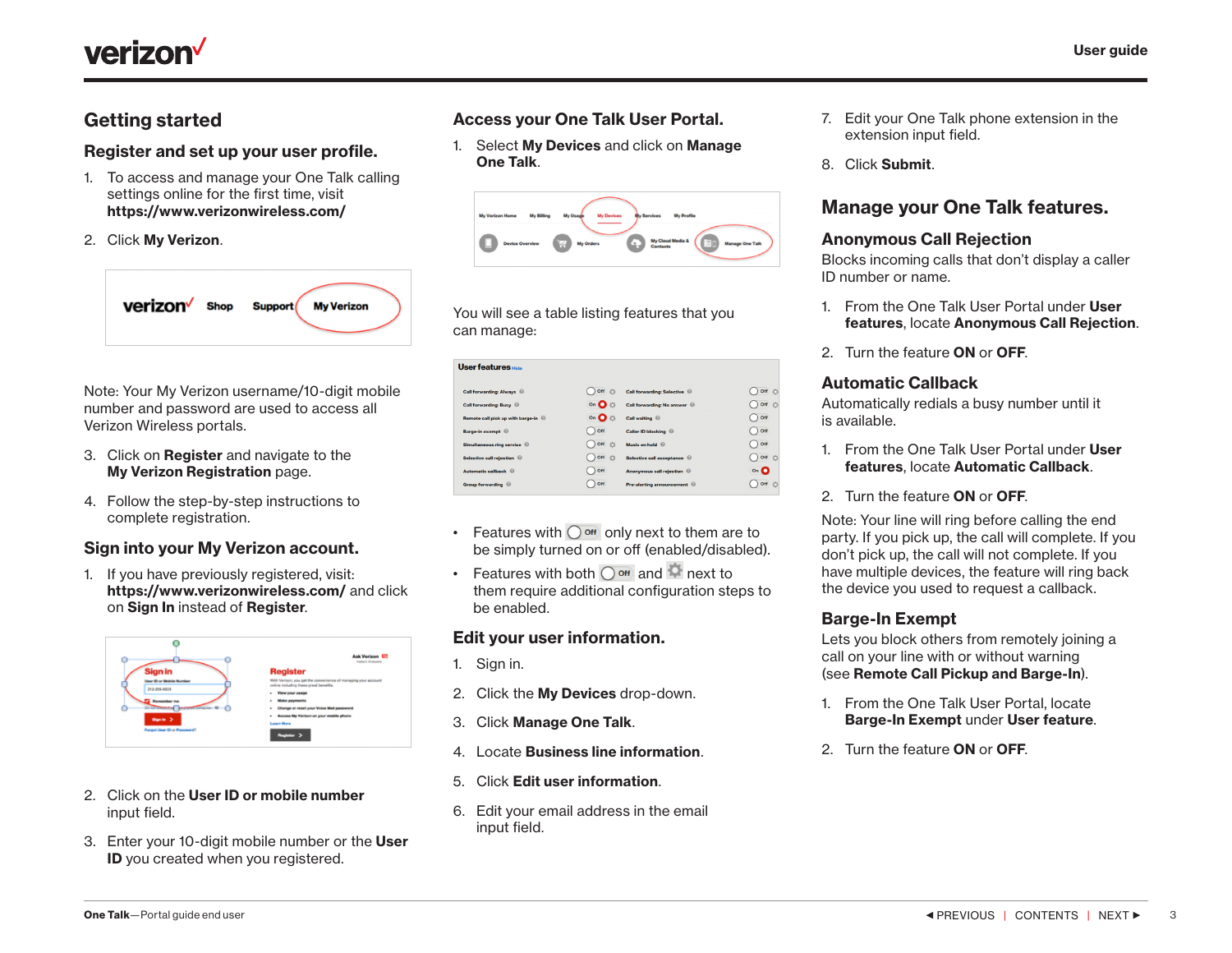<span id="page-3-0"></span>

#### Call Forwarding Always

Forwards all calls made to your One Talk phone number to an alternative phone number. Calls can be forwarded to any domestic U.S. and 800 number. If Group Forwarding or Call Forwarding Selective is configured and enabled, it will preempt Call Forwarding Always.

- 1. From the One Talk User Portal, locate Call Forwarding Always under User features.
- 2. Tap to configure.
- 3. Choose Voice mail or Phone number.
- 4. If you choose **Phone number**, enter the telephone number to which you want your calls forwarded.

#### Call Forwarding Busy

Forwards calls to an alternative number when your One Talk number is busy. Calls can be forwarded to any domestic U.S. and 800 number. If Group Forwarding, Call Forwarding Selective or Call Forwarding Always is enabled and configured, it will preempt Call Forwarding Busy.

- 1. From the One Talk User Portal, locate Call Forwarding Busy under User features.
- 2. Tap  $\bullet$  to configure.
- 3. Choose Voice mail or Phone number.
- 4. If you choose Phone number, enter the telephone number to which you want your calls forwarded.

#### Call Forwarding No Answer

Forwards calls to an alternative phone number when there is no answer at your One Talk number.

- 1. From the One Talk User Portal, locate Call Forwarding No Answer under User features.
- 2. Tap  $\Box$  to configure.
- 3. Select Voice mail or Phone number.
- 4. If you choose **Phone number**, enter the telephone number to which you want your calls forwarded.

#### Call Forwarding Selective

Lets you forward incoming calls from one or more specific phone numbers to an alternative phone number.

- 1. From the One Talk User Portal, locate Call Forwarding Selective under User features.
- 2. Tap to configure.
- 3. Select Voice mail or Phone number.
- 4. Click Add preset.
- 5. Select whether to forward calls from all lines or specific lines.
- 6. To specify one or more lines, click Add number.
- 7. Enter the first phone number you would like to forward.
- 8. Click Add.
- 9. Repeat steps to add up to 10 lines to forward.
- 10. In the **Forward Phone Number** input field. enter the phone number to which you want to forward the phone numbers specified.
- 11. Select Always or Custom schedule.
- 12. If Custom schedule is selected, click Business drop-down and select desired value and/or click **Holiday** drop-down and select the holiday on which you want calls forwarded.
- 13. Click Submit.

#### Caller ID Blocking

Prevents your One Talk phone number from displaying at the receiving end when you make an outgoing call. It will work only when Line Caller ID is set to Individual.

- 1. From the One Talk User Portal, locate Caller ID Blocking under User features.
- 2. Turn the feature ON or OFF.

#### Call Waiting

Alerts you to a second call and allows you to accept or ignore it when you are already on the line.

- 1. From the One Talk User Portal, locate Call Waiting under User features.
- 2. Turn the feature ON or OFF.

#### Group Forwarding

Lets you forward multiple lines to a single number. If your One Talk administrator has configured your number as part of Group Forwarding, and you wish to be excluded, set the feature to OFF.

- 1. From the One Talk User Portal, locate Group Forwarding under User features.
- 2. Turn the feature ON or OFF.

#### Music On-Hold

When you need to put callers on hold, let them listen to your custom or default music and recorded messages.

- 1. From the One Talk User Portal under Features, locate and select Music on Hold.
- 2. Turn the feature ON or OFF.
- 3. Choose from System Music or Custom Music.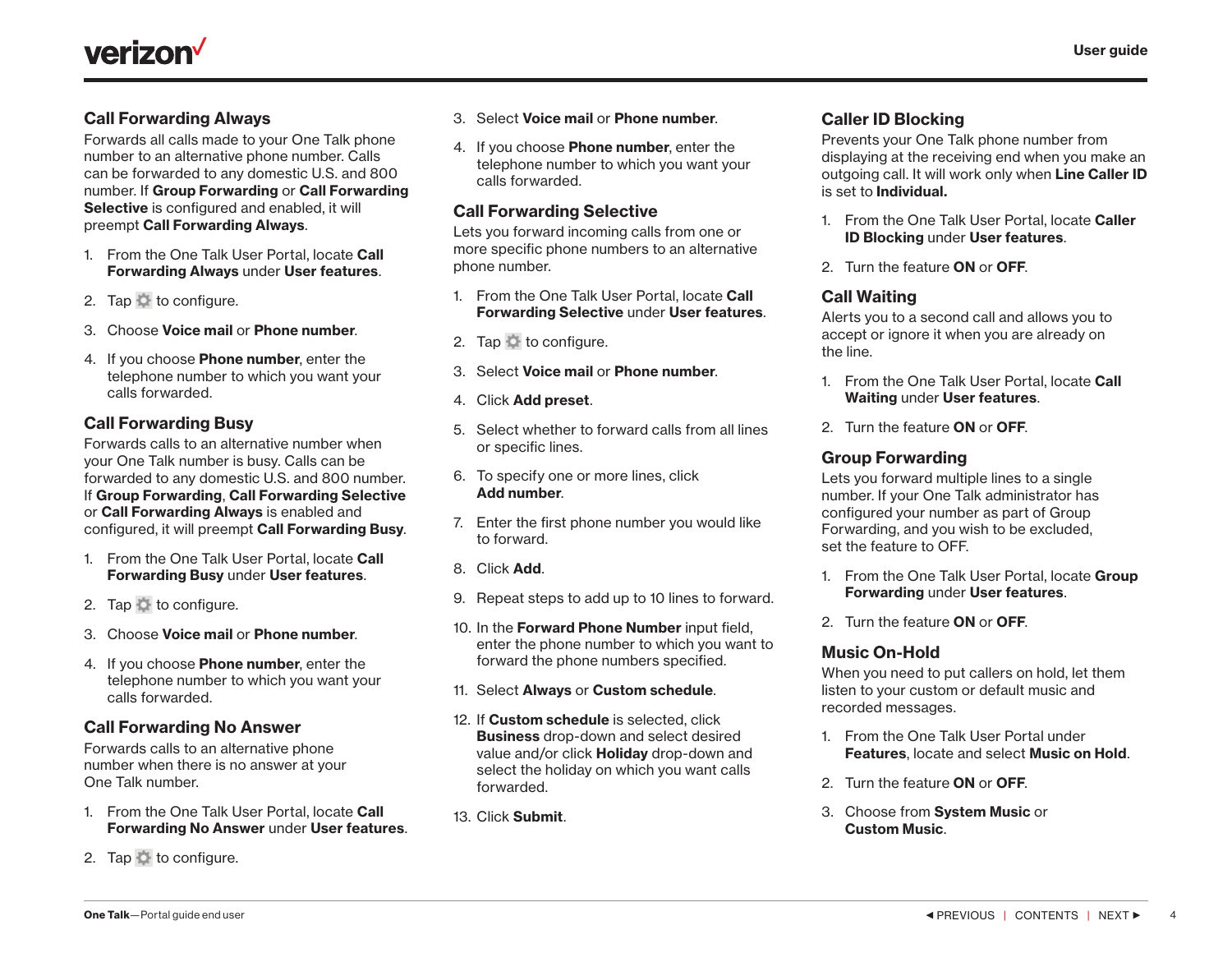

# <span id="page-4-0"></span>**verizon**

- 4. Click Submit. Please note: You must select Submit whenever you turn Music on Hold on or off, and when selecting either System Music or Custom Music.
- 5. Custom Music: Click Upload to add an audio file. Please note: The file must be in the .WAV file format with the following specifications:
	- a. Consultative Committee for International Telegraphy and Telephony (CCITT) or International Telecommunications Union-Telecommunication (ITU-T) standards
	- b. U-law or a-law codec
	- c. 8,000 kHz sampling rate/frequency
	- d. 8-bit mono .WAV file type
	- e. 5 MB or less total size

| <b>Verizon</b> Manage Account<br>Support                                                                                                                                                                                                                                                                                                                                                                                                                                                                                                                                                                                                                                                                                                                                                               |  |
|--------------------------------------------------------------------------------------------------------------------------------------------------------------------------------------------------------------------------------------------------------------------------------------------------------------------------------------------------------------------------------------------------------------------------------------------------------------------------------------------------------------------------------------------------------------------------------------------------------------------------------------------------------------------------------------------------------------------------------------------------------------------------------------------------------|--|
| Overview Lines&Devices Features Resources About OneTalk<br>Manage/Add groups<br><b>SANVIOS</b>                                                                                                                                                                                                                                                                                                                                                                                                                                                                                                                                                                                                                                                                                                         |  |
| < Business features                                                                                                                                                                                                                                                                                                                                                                                                                                                                                                                                                                                                                                                                                                                                                                                    |  |
| Music on Hold plays system or custom music to a caller when placed 'On Hold' or when a call is 'Parked'. Music selections apply on a group-by-group basis, so make sure<br>the desired group is selected.                                                                                                                                                                                                                                                                                                                                                                                                                                                                                                                                                                                              |  |
| - "System Music"-plays predefined music for all callers in a group<br>· "Custom Music"-plays an audio file that you upload for all callers in a group                                                                                                                                                                                                                                                                                                                                                                                                                                                                                                                                                                                                                                                  |  |
| Turn on Music on Hold to enable selections                                                                                                                                                                                                                                                                                                                                                                                                                                                                                                                                                                                                                                                                                                                                                             |  |
| <b>Feature Settings</b>                                                                                                                                                                                                                                                                                                                                                                                                                                                                                                                                                                                                                                                                                                                                                                                |  |
| Choose System or Custom Music                                                                                                                                                                                                                                                                                                                                                                                                                                                                                                                                                                                                                                                                                                                                                                          |  |
| Music applies to all callers in the selected group. Go to the Overview menu above to select a different group(a)                                                                                                                                                                                                                                                                                                                                                                                                                                                                                                                                                                                                                                                                                       |  |
| ○ System Music - predefined music provided by Verizon<br>O Custom Music - custom music you upload Upload ><br>Only one audio file can be uploaded, adding a new audio file will replace the existing one.                                                                                                                                                                                                                                                                                                                                                                                                                                                                                                                                                                                              |  |
| <b>Eulowway</b> (<br>Music you upload must meet these criteria<br>To use or record your own music or announcement, make sure the resulting audio file meets the following criteria<br>WAV file format<br>· CCITT, u-law, or a-law codec<br>· 8 kHz (sampling rate/frequency)<br>· 8 bit mono<br>- 5 MB or less total file size<br>To record your own music or announcement, we recommend downloading and using the Broadsoft Recorder (searchable under that name from the Apple# App<br>Store® or Google PlayTM Store). The Broadcoft Recorder formats the recording for you go it is simple to use.<br>Alternatively, you can use other programs and applications such as G711 org to format existing Digital Rights Management (DRM) free audio files to the correct<br>specifications.<br>Submit > |  |
| Cancel                                                                                                                                                                                                                                                                                                                                                                                                                                                                                                                                                                                                                                                                                                                                                                                                 |  |

#### Pre-Alerting Announcement

Plays an audio file of your choice when a caller calls your phone number and waits to be connected.

- 1. From the One Talk User Portal, locate Pre-Alerting Announcement under User features.
- 2. Tap **th** to configure.
- 3. Choose when you want the announcement to be active: Always or Custom schedule.
- 4. If you choose Custom schedule, select Business or Holiday.
- 5. Turn ON or OFF.

#### Remote Call Pickup with Barge-In

Allows others in your business to remotely pick up your line while it is ringing or join your call in progress with or without a warning tone.

- 1. From the One Talk User Portal, locate Remote Call Pickup with Barge-In under User features.
- 2. Tap to configure.
- 3. Choose Allow warning tone during barge in or Allow automatic selection during barge in. If you choose **Automatic**, you will not be warned when a member joins your call.
- 4. Turn feature ON or OFF.

#### Selective Call Acceptance

Accepts only specific calls, based on conditions you define.

- 1. From the One Talk User Portal, locate Selective Call Acceptance under User features.
- 2. Tap to configure.
- 3. Create Preset condition. You can create up to five presets. Each preset allows different conditions to accepting calls based on caller and schedule.

- 4. Choose to accept Any phone number or Accept calls from specified number (up to 10).
- 5. To add more telephone numbers to accept, tap Add Number.
- 6. Choose when you want to enact this feature: Always or according to a predefined Custom schedule.
- 7. Click Submit.
- 8. Turn ON or OFF.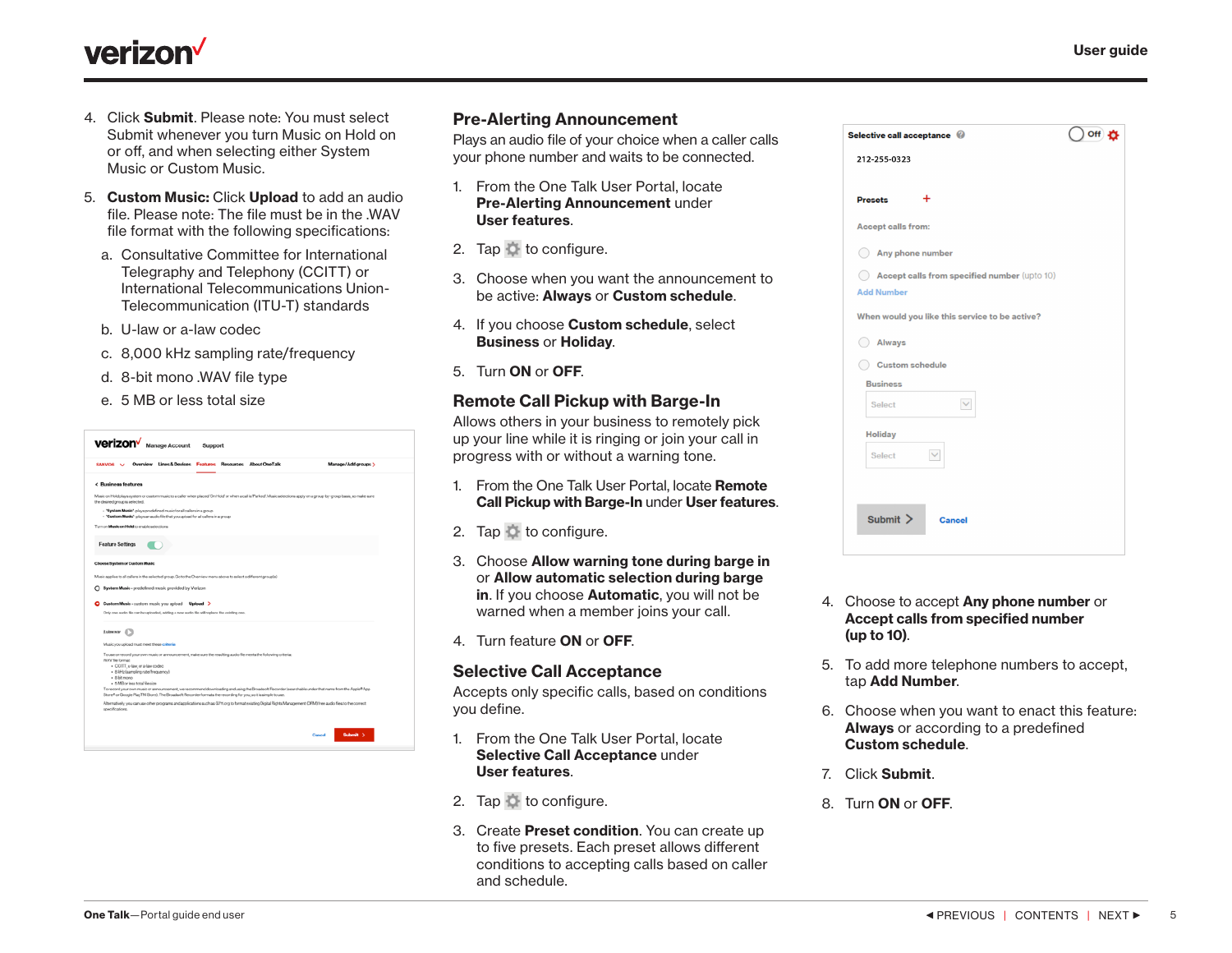<span id="page-5-0"></span>

#### Selective Call Rejection

- 1. From the One Talk User Portal, locate Selective Call Rejection under User features.
- 2. Tap  $\Box$  to configure.
- 3. Create Preset condition. You can create up to five presets. Each preset allows call rejection under different conditions based on caller and schedule.
- 4. Choose what calls to reject as Any phone number or Accept calls from specified number (up to 10).



5. To add more telephone numbers to accept, tap Add Number.

- 6. Choose when you want to enact this feature: Always or according to a predefined Custom schedule.
- 7. Click Submit.
- 8. Turn ON or OFF.

#### Simultaneous Ring Service

Allows you to specify other phone numbers to ring when someone calls your line.

- 1. From the One Talk User Portal, locate Simultaneous Ring Service under User features.
- 2. Click to configure.
- 3. Add phone numbers that will also ring when there is a call to your number. You can allow up to 10 different numbers to ring concurrently.
- 4. Tap Add Number.
- 5. Choose when you want this feature enabled: Always or according to a predefined Custom schedule.
- 6. Click Submit.
- 7. Turn ON or OFF.

## Edit 911/emergency address.

- 1. From the My Verizon user portal, click on the My Devices drop-down, then click Manage One Talk.
- 2. Scroll to the bottom where **Emergency** Address is located.
- 3. Click Edit next to Emergency Address.
- 4. Click in the various input fields to update information.
- 5. Click Submit.

# Reboot your device.

When the phone is rebooted, it will power off and on and then reconnect for service. During that time, incoming calls will be handled in accordance with your settings. They can also be answered on another device that has been paired with your number.

- 1. From the One Talk User Portal, click the My Devices drop-down, then click Manage **One Talk.** Scroll to the bottom where **Reboot** is located.
- 2. Click Reboot.

## Employee-liable devices

#### Add One Talk to your personal mobile device (with administrative preapproval).

- 1. Sign in to My Verizon.
- 2. From the portal, hover your cursor over **My Plan & Services** to display options.

| verizon                                        | <b>Shop</b> | <b>Support</b>                                                                |                   | <b>My Verizon</b> |                                        | I am looking for  |               | O |
|------------------------------------------------|-------------|-------------------------------------------------------------------------------|-------------------|-------------------|----------------------------------------|-------------------|---------------|---|
| <b>My Verizon Home</b>                         | My Billing  | My Usage                                                                      | <b>My Devices</b> |                   | <b>My Plan &amp; Services</b>          | <b>My Profile</b> |               |   |
| $\equiv$<br>My Plan                            |             | <b>Manage Products &amp;</b><br>$\begin{array}{c} \hline \end{array}$<br>Apps |                   |                   | <b>Family Safeguards</b><br>& Controls |                   | <b>Blocks</b> |   |
| <b>Manage Plan</b><br>ত                        |             | <b>Send A Message</b><br>$\sim$ 1                                             |                   |                   | <b>Manage FamilyBase</b>               |                   | My Offers     |   |
| <b>International Usage</b><br>۲.<br>& Services |             |                                                                               |                   |                   |                                        |                   |               |   |